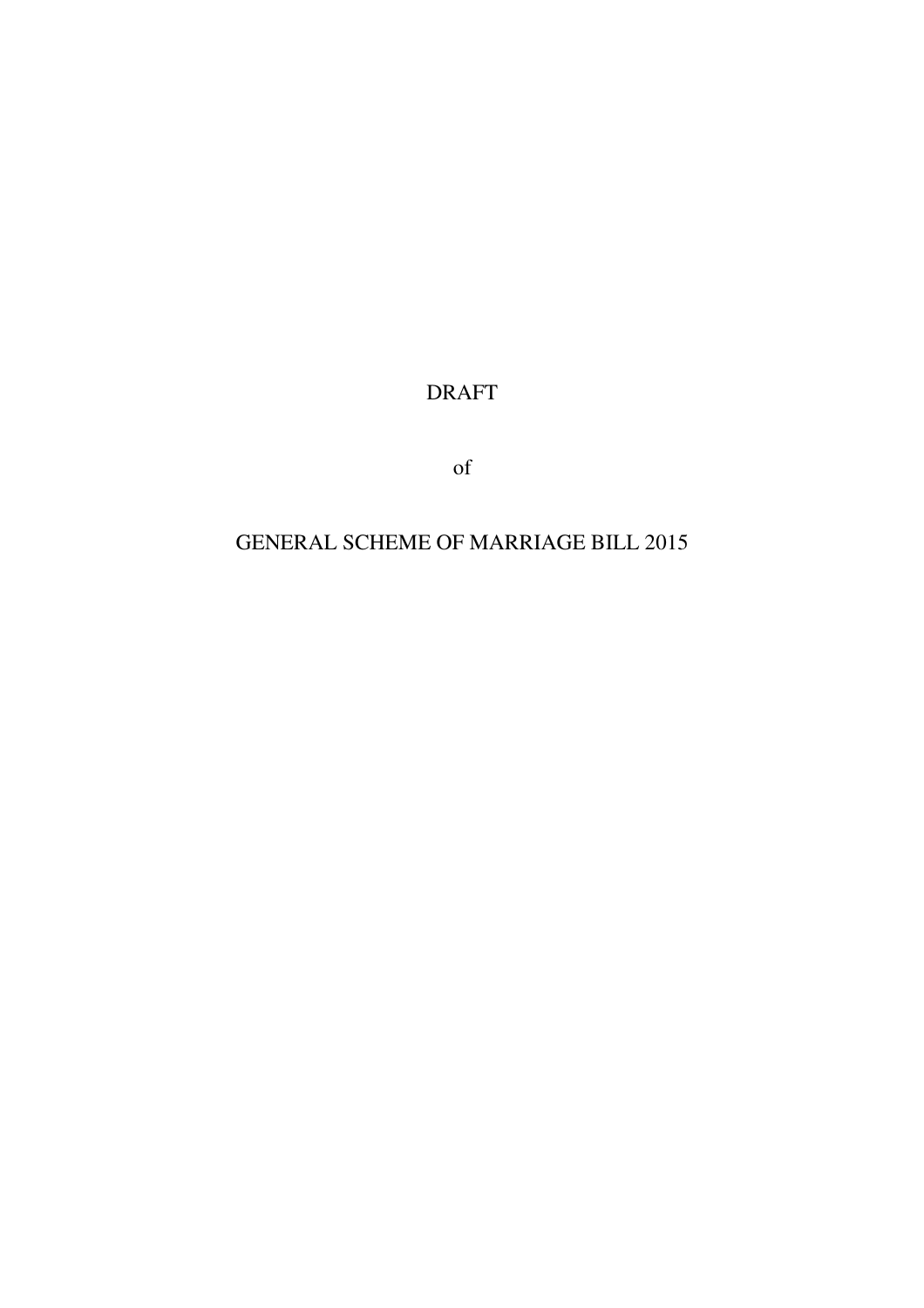**IMPORTANT: The General Scheme of the Marriage Bill 2015 presents, in the form of 11 Heads, measures which would, in the event that the 34th Amendment of the Constitution (Marriage Equality) Bill 2015 is passed by both Houses and approved in a referendum, be drafted as a formal Bill and introduced by the Government following the referendum. It should be noted that the General Scheme will, if introduced in these circumstances, be subject to change consequent on formal drafting.**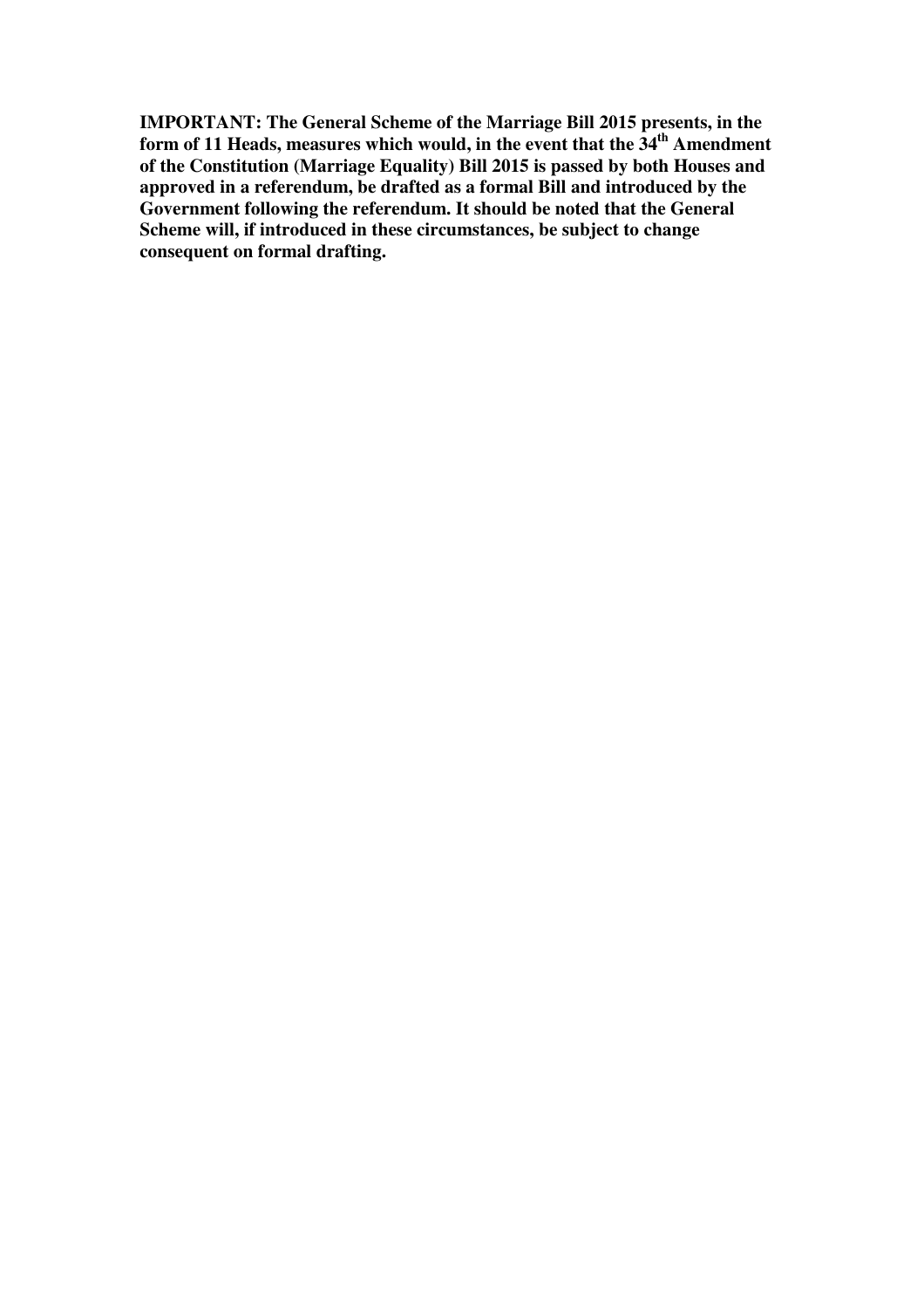## GENERAL SCHEME OF MARRIAGE BILL 2015

## ARRANGEMENT OF HEADS

## PART 1 PRELIMINARY AND GENERAL

- 1. Short title and commencement.
- 2. Interpretation.
- 3. Repeals and transitional provisions.
- 4. Expenses.

## PART 2 IMPEDIMENT TO MARRIAGE

- 5. Amendment of Act of 2004.
- 6. Prohibited degrees of relationship in marriage.
- 7. Religious solemnisers not obliged to perform marriages.

## PART 3 IMPLICATIONS FOR EXISTING RELATIONSHIPS

- 8. Impact on relationships recognised under section 5 of Act of 2010.
- 9. Dissolution of civil partnerships as a consequence of marriage.
- 10. Change of gender of spouse to have no effect on marriage.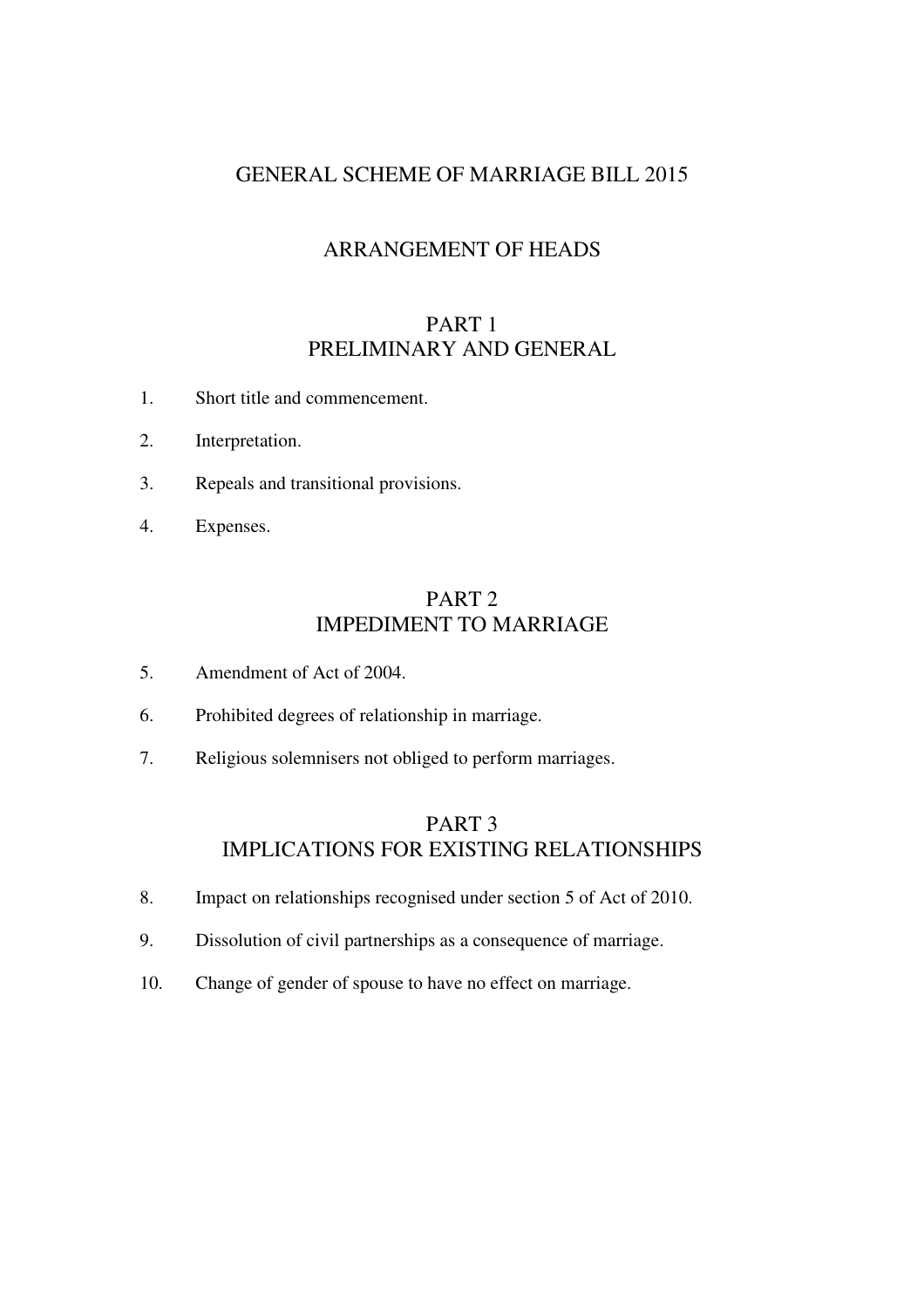## PART 4 MISCELLANEOUS PROVISIONS

11. Consequential amendments of other Acts.

### FIRST SCHEDULE

Repeals

#### SECOND SCHEDULE

Consequential Amendments

ACTS REFERRED TO

\_\_\_\_\_\_\_\_\_\_\_\_\_\_\_\_\_\_\_\_\_

Civil Registration Act 2004 2004, No. 3 Civil Partnership and Certain Rights and Obligations of Cohabitants Act 2010 2010, No. 24 Civil Registration (Amendment) Act 2012 2012, No. 48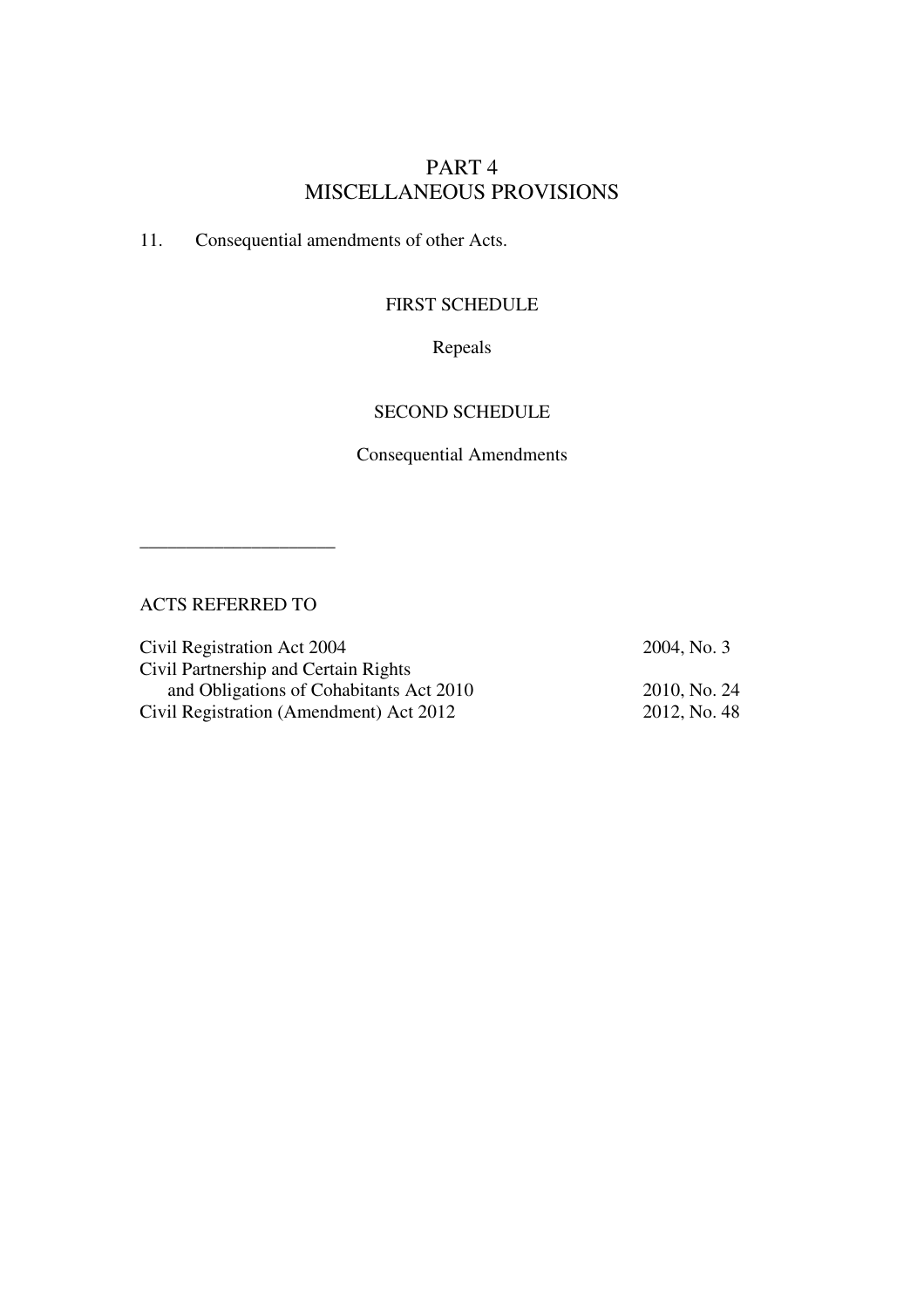## PART 1 PRELIMINARY AND GENERAL

## **Head 1: Short title and commencement.**

Provide that:

**1.\_** (1) This Act may be cited as the Marriage Act 2015.

(2) This Act shall come into operation on such day or days as the Minister for Justice and Equality may, following consultation with the Minister for Social Protection, appoint by order or orders either generally or with reference to any particular purpose or provision and different days may be so appointed for different purposes or different provisions.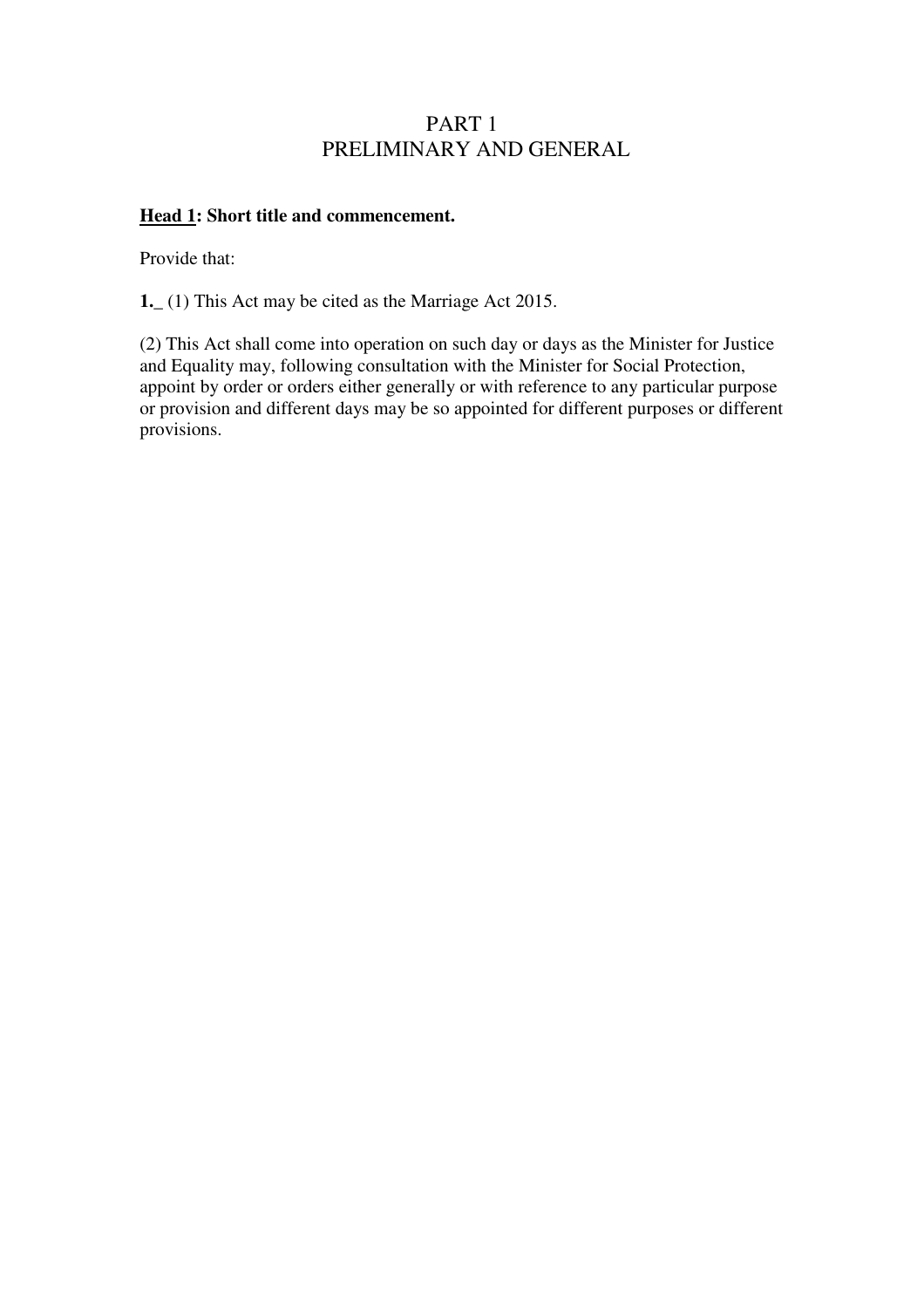## **Head 2: Interpretation.**

Provide that:

**2.\_** In this Act:

"Act of 2004" means the Civil Registration Act 2004;

"Act of 2010" means the Civil Partnership and Certain Rights and Obligations of Cohabitants Act 2010;

''registered solemniser'' means a person standing registered in the Register of Solemnisers established by section 53 of the Act of 2004.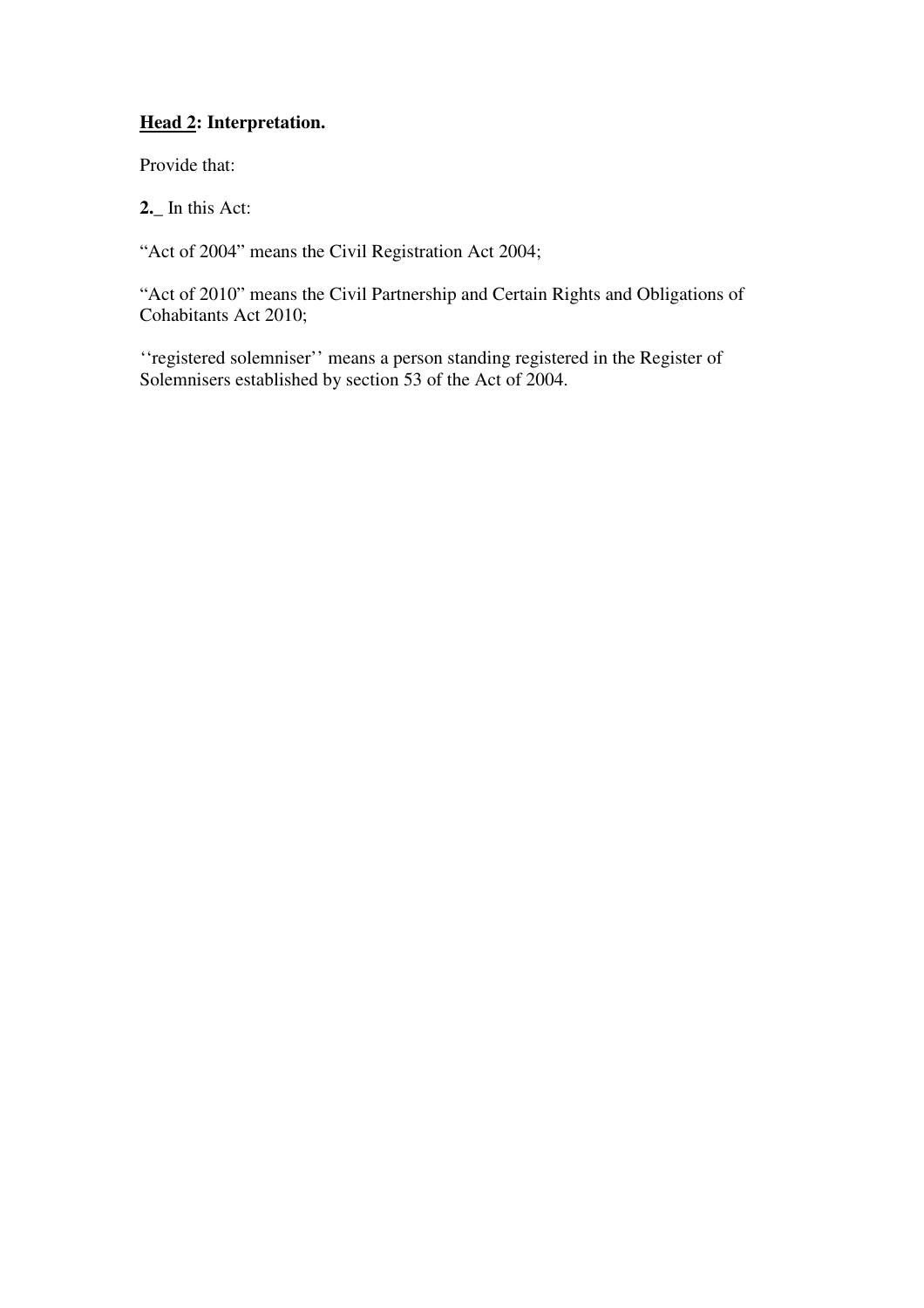## **Head 3: Repeals and transitional provisions.**

Provide that:

**3.\_** (1) Each enactment specified in the First Schedule is repealed to the extent specified in the third column of that Schedule.

(2) The repeals specified in the First Schedule shall not affect the rights, privileges, obligations or liabilities accrued or incurred under the repealed enactment including the rights and obligations of any subsisting civil partnership.

(3) The repeal of Part 7A of the Act of 2004 effected by this section shall not affect the validity of any notification given or form completed, or any application before the Court in being, under that Part immediately before its repeal, and any such notification, form or application shall continue in full force and effect as if such repeal had not been effected.

(4) Notwithstanding subhead (3), any notification of intention to enter into a civil partnership given under section 59B of the Act of 2004 and in force immediately before the repeal of Part 7A of that Act may, with the consent of the parties, be deemed by an tArd-Chláraitheoir to be a notification of their intention to marry under section 46 of that Act.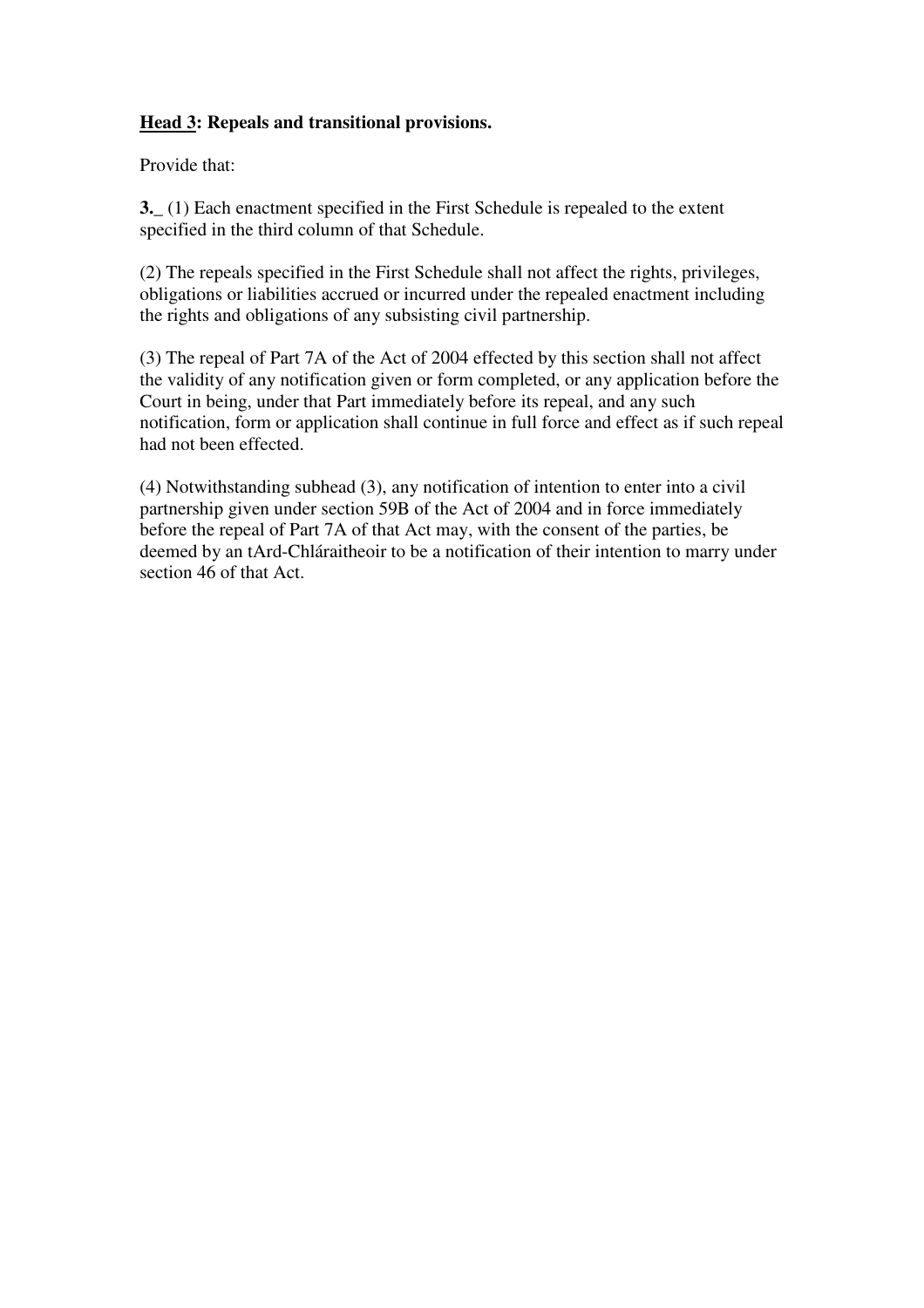## **Head 4: Expenses.**

Provide that:

**4.\_**The expenses incurred by the Minister or any other Minister of the Government in the administration of this Act shall, to such extent as may be sanctioned by the Minister for Public Expenditure and Reform, be paid out of monies provided by the Oireachtas.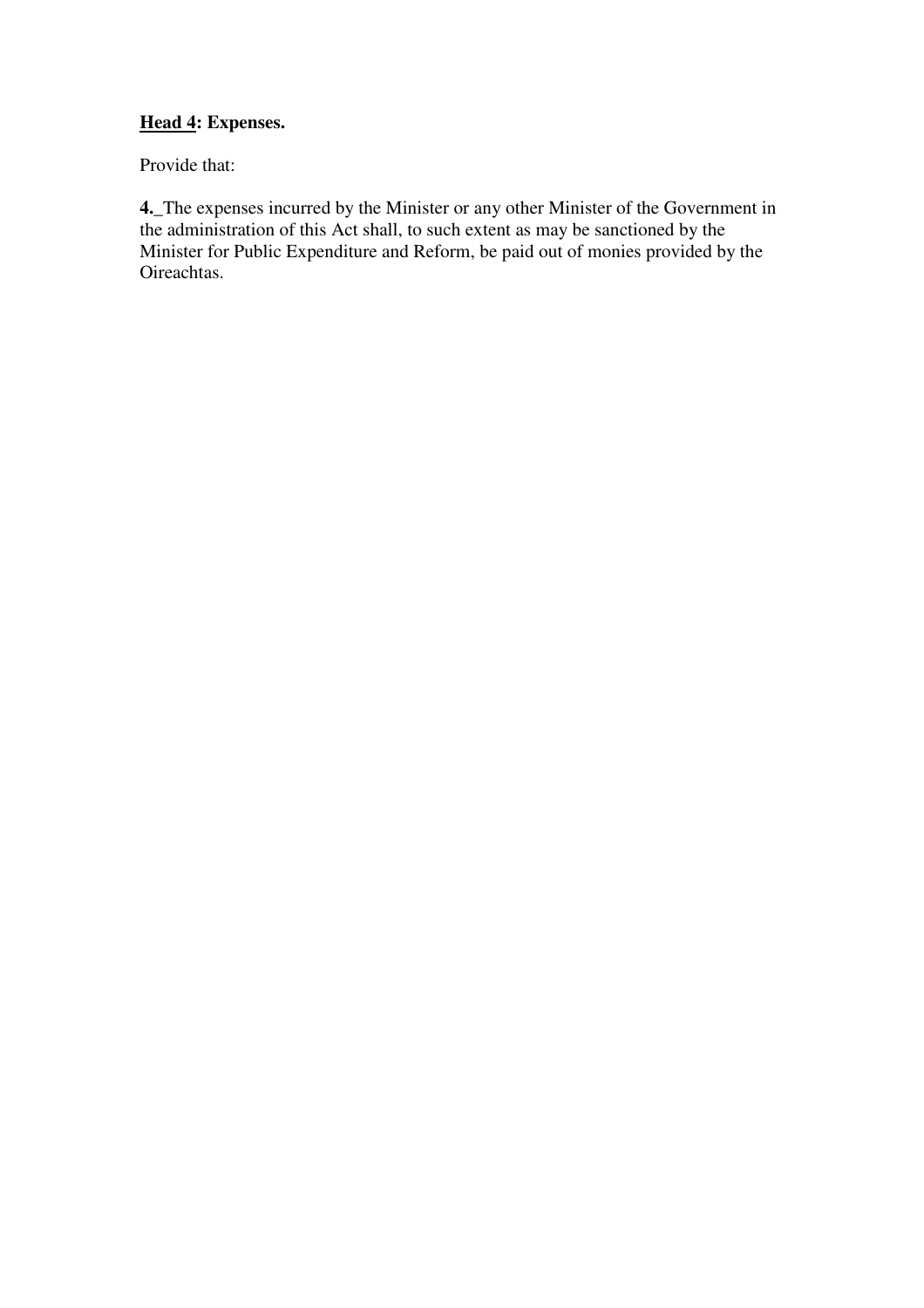## PART 2

## IMPEDIMENT TO MARRIAGE

#### **Head 5: Amendment of Act of 2004.**

Provide that:

**5.\_** The Act of 2004 is hereby amended –

(a) in subsection (2) of section 2, by -

(i) the insertion of the following new paragraph after paragraph (a):

"(aa) the marriage would be void by virtue of section 6 of the Marriage Act 2015,"

(ii) the deletion of paragraph (e),

(iii) the insertion in paragraph (f) after "partnership" of "other than a civil partnership with each other"*,*

(b) by the insertion of the following new section after section 2:

"2A. For the purposes of this Act there is not an impediment to a marriage if both of the parties to the marriage are parties to a subsisting civil partnership with each other.",

(c) in subsections (4)(b) and (7) of section 51 by the insertion after "husband and wife" of "or spouses of each other".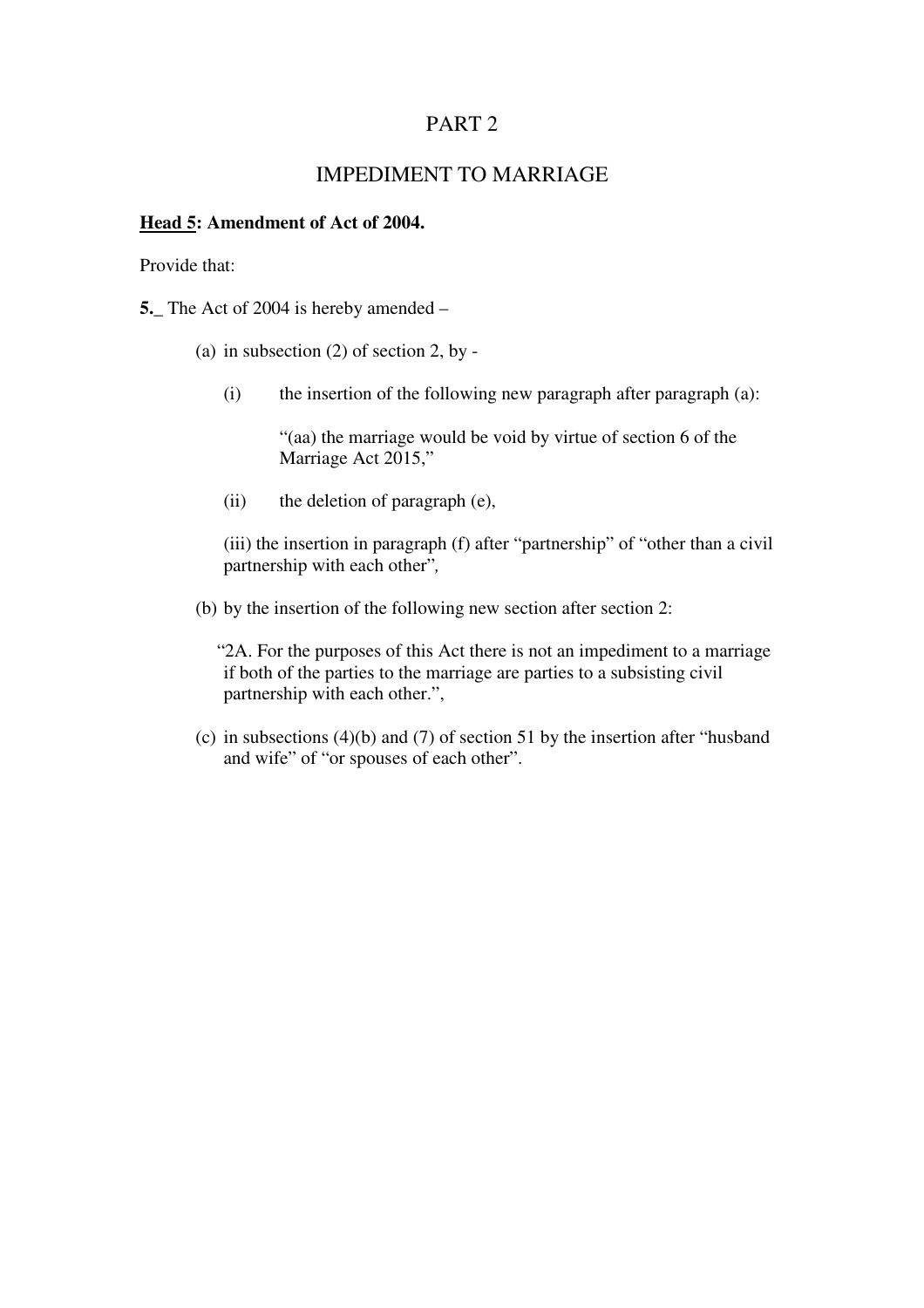## **Head 6: Prohibited degrees of relationship in marriage**

Provide that:

**6.\_** (1) Any prohibition on marriage between persons of the opposite sex based on the degree of consanguinity or affinity between them contained in any provision of law shall, with the necessary changes, be construed as applying to marriage between persons of the same sex within the equivalent degree of consanguinity or, as the case may be, affinity.

(2) Any marriage entered into contrary to the prohibition contained in subsection (1) shall be void.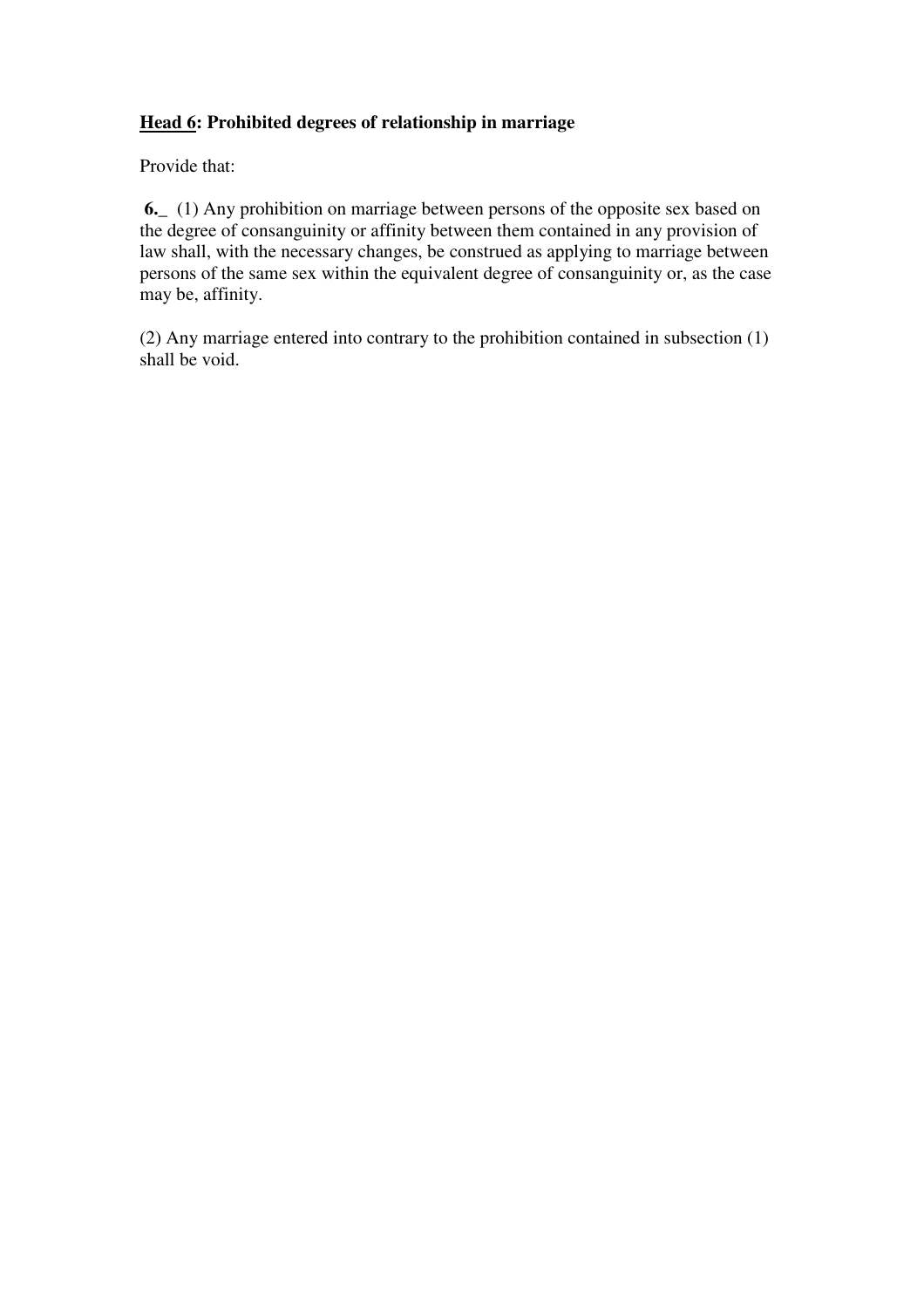## **Head 7: Religious solemnisers not obliged to perform marriages.**

Provide that:

- **7.\_** Nothing in this Act shall be construed as obliging:
	- (a) a religious body, within the meaning of section 45 of the Act of 2004, to recognise a particular form of marriage ceremony for the purposes of section 51(3(c) of that Act; or
	- (b) a registered solemniser, who is registered in the Register of Solemnisers on behalf of a religious body, to solemnise a marriage in accordance with a form of ceremony which is not recognised by that religious body.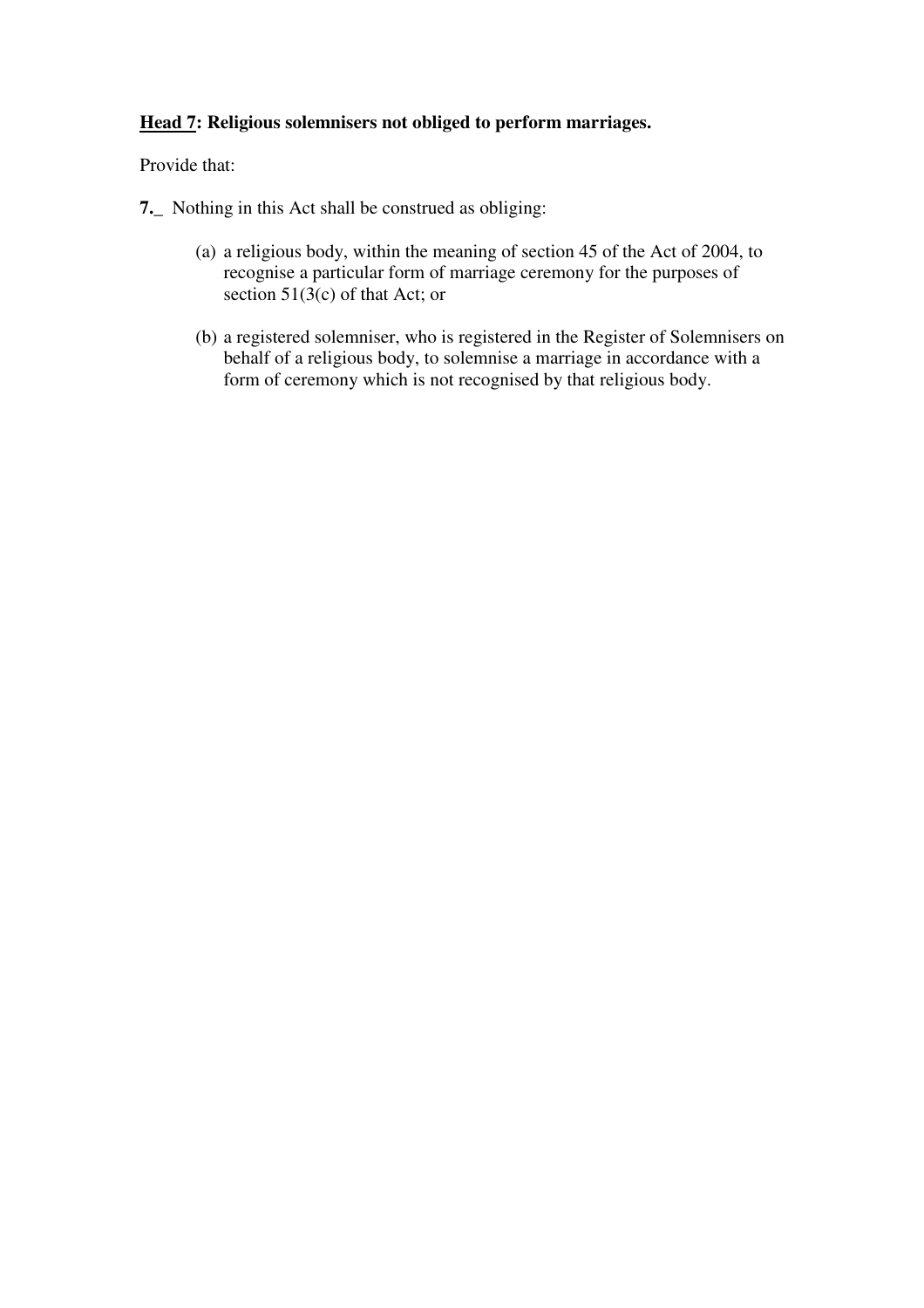## PART 3 IMPLICATIONS FOR EXISTING RELATIONSHIPS

## **Head 8: Impact on relationships recognised under section 5 of Act of 2010.**

Provide that:

**8.\_** The provisions of section 5 of the Act of 2010 and of any order made under it shall not apply to any legal relationship entered into by two parties of the same sex after the repeal of Part 7A of the Act of 2004 effected by section 3.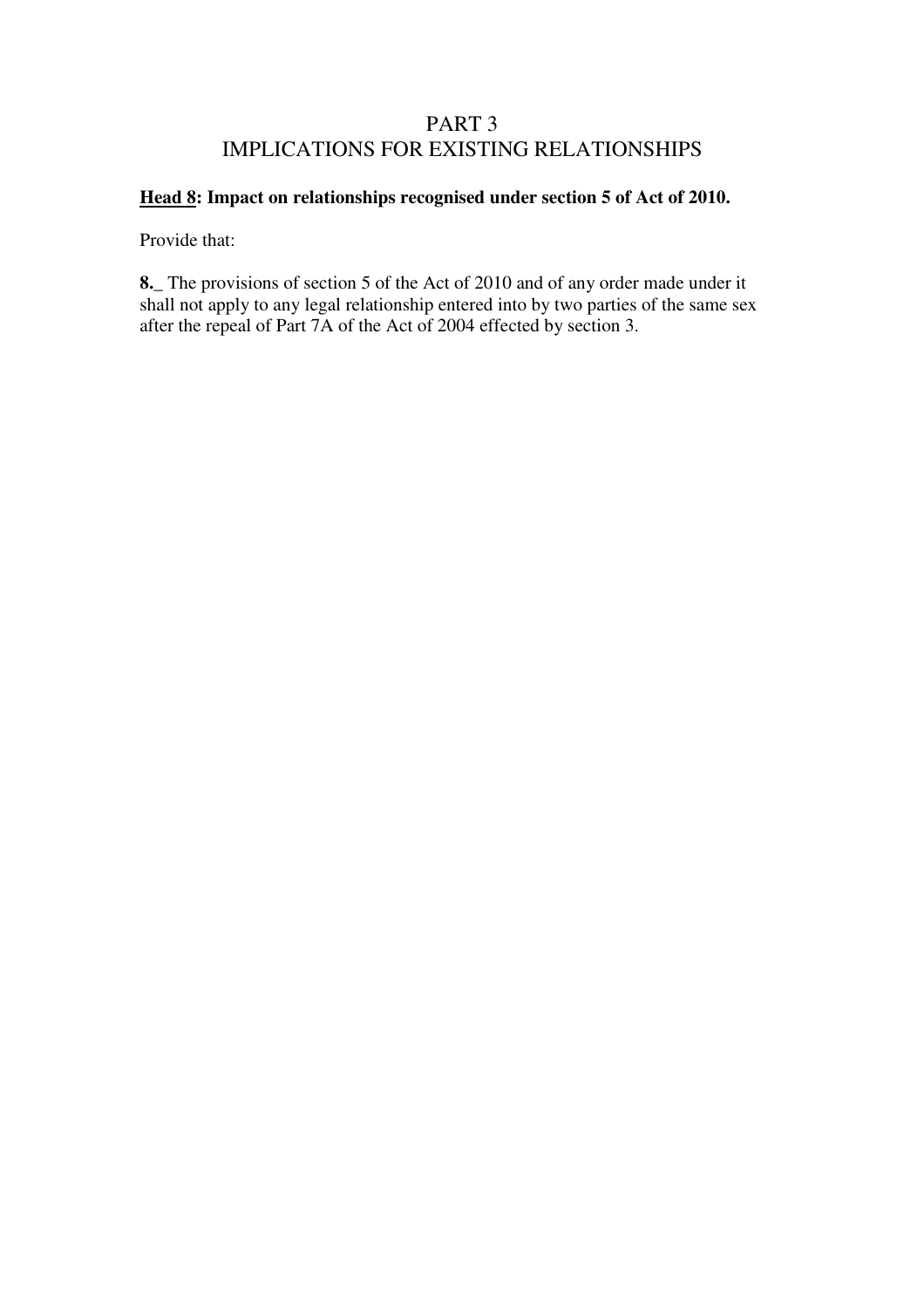## **Head 9: Dissolution of civil partnerships as a consequence of marriage.**

Provide that:

**9.\_** Notwithstanding the provisions contained in Part 12 of the Act of 2010, where the parties to a subsisting civil partnership with each other marry each other, the subsisting civil partnership shall stand dissolved from the date of the marriage.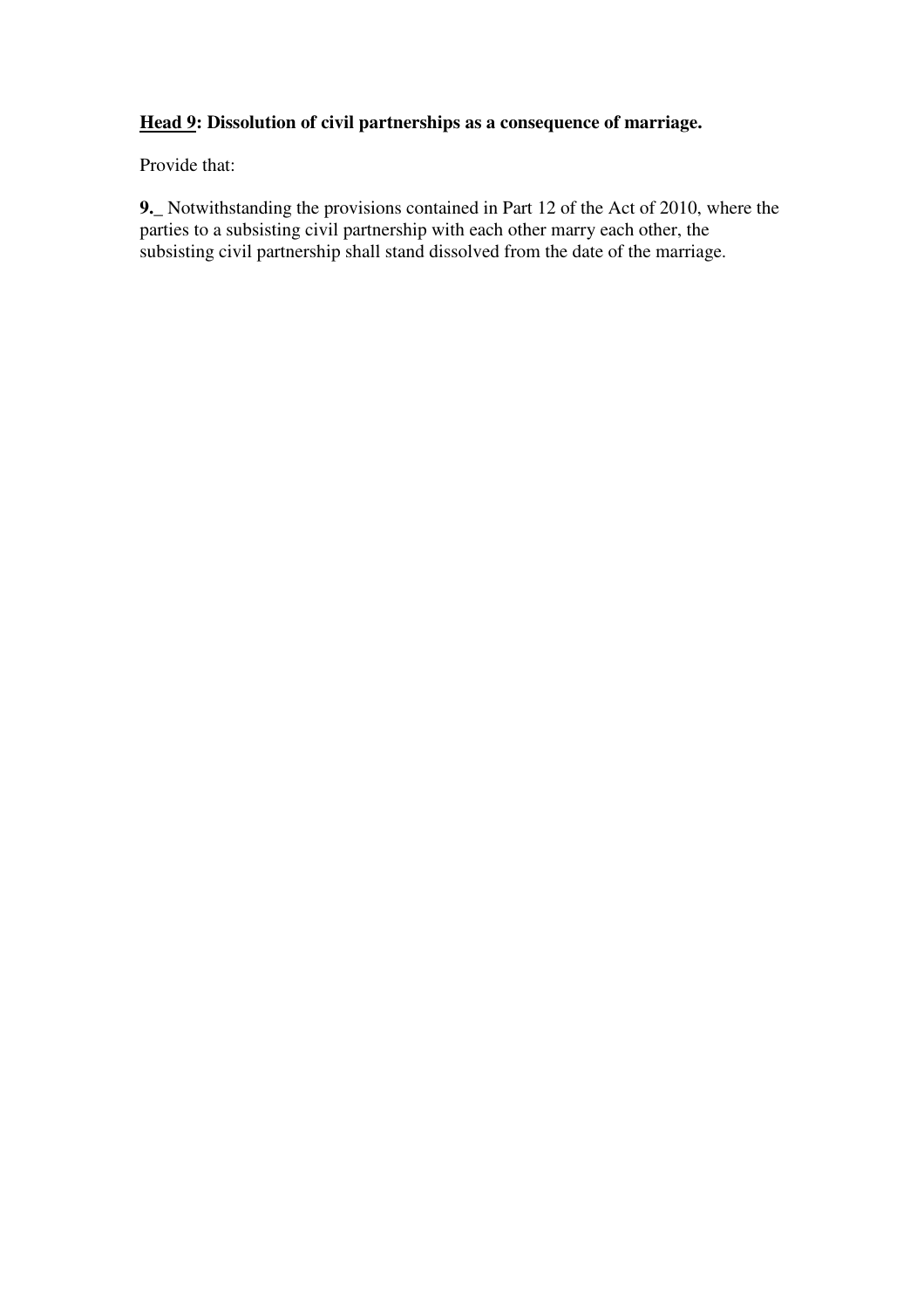#### **Head 10: Change of gender of spouse to have no effect on marriage.**

Provide that:

**10.\_** The Gender Recognition (Bill) 2014 is hereby amended –

- (a) in section 9 by the deletion of paragraph (b) of subsection (2),
- (b) in section 10 by the deletion of subparagraph (i) of subsection  $(1)(f)$ ,
- (c) in section 11 by the deletion of subparagraph (ii) of subsection  $(2)(a)$ ,
- (d) in section  $15 -$ 
	- (i) by the deletion of paragraph (c) of subsection (8),
	- (ii) by the deletion of subparagraph (ii)(I) of subsection  $(8)(d)$ , and

(e) in section 18 by the deletion of subsections (3) and (8).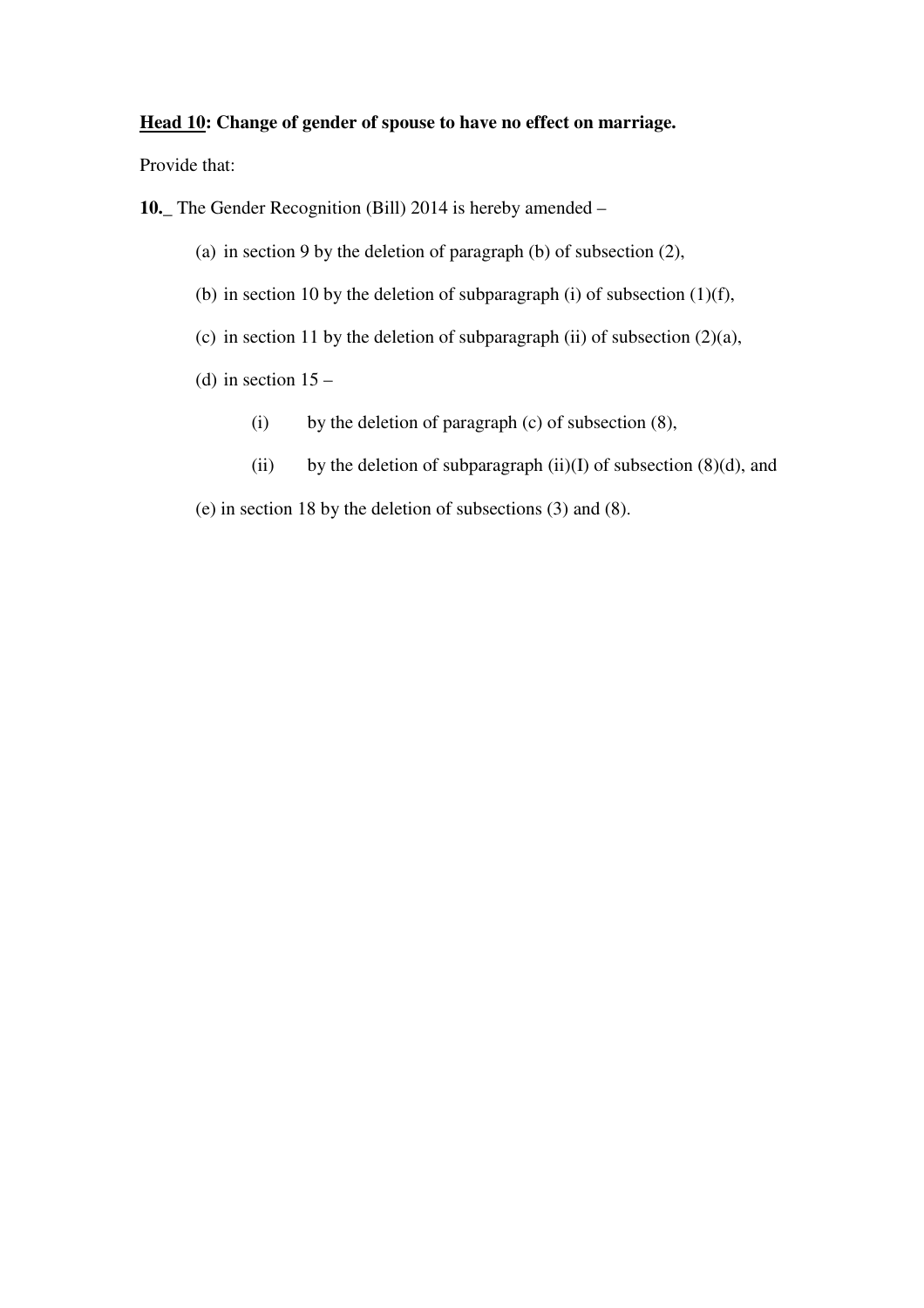## PART 4 MISCELLANEOUS PROVISIONS

## **Head 11: Consequential amendments of other Acts.**

Provide that:

**11.\_** The enactments specified in the Second Schedule to this Act are amended to the extent specified in the fourth column thereof.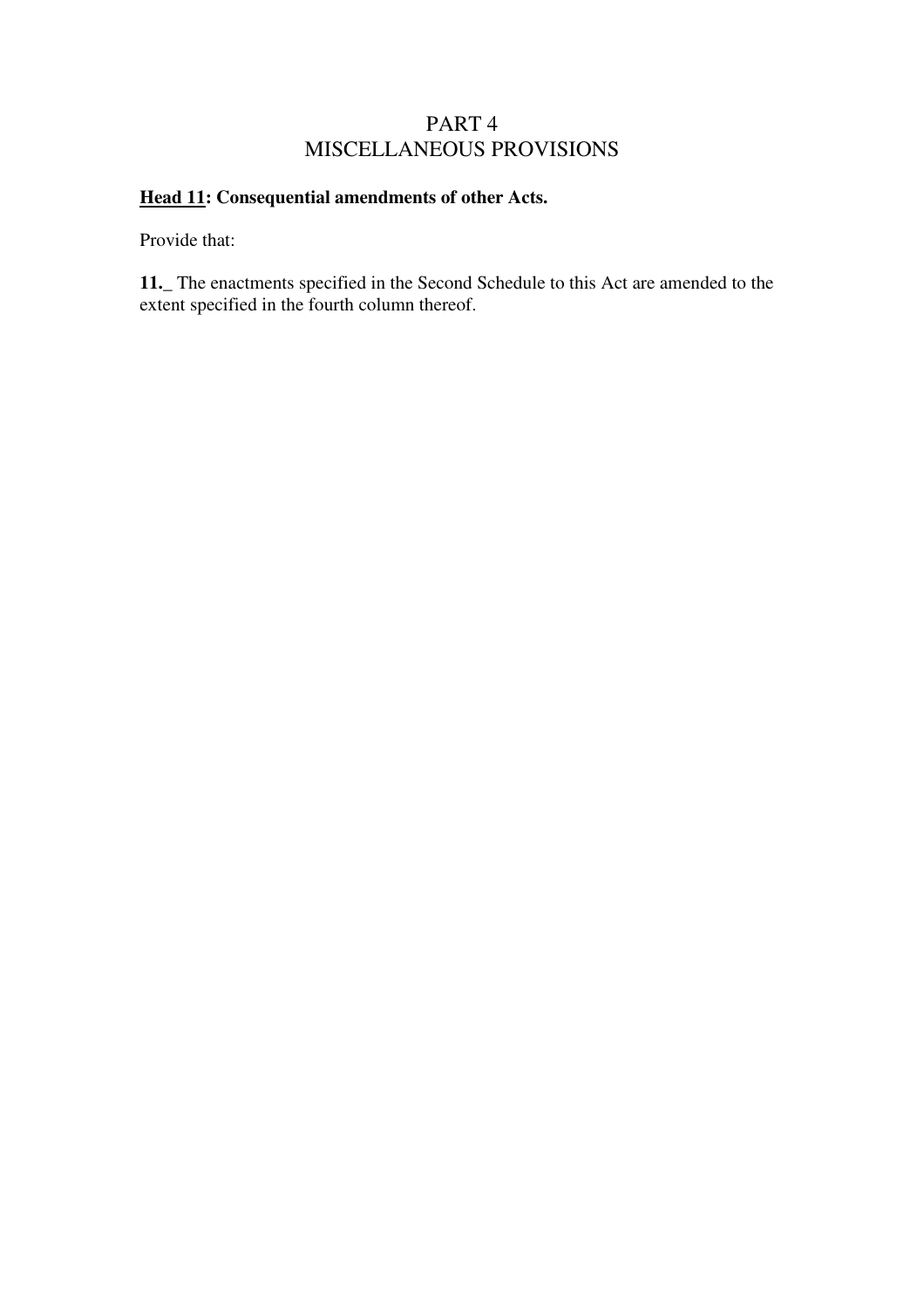## First Schedule *Head 3*

# Repeals

| Act                         | <b>Provision</b>                                            | <b>Extent of Repeal</b> |
|-----------------------------|-------------------------------------------------------------|-------------------------|
|                             |                                                             |                         |
| Civil Registration Act 2004 | Section 2(2A) (inserted by<br>section 7 of the Act of 2010) | The whole section       |
|                             |                                                             |                         |
| Civil Registration Act 2004 | Part 7A (inserted by section<br>16 of the Act of 2010)      | The whole Part          |
|                             |                                                             |                         |
|                             |                                                             |                         |
|                             |                                                             |                         |
|                             |                                                             |                         |
|                             |                                                             |                         |
|                             |                                                             |                         |
|                             |                                                             |                         |
|                             |                                                             |                         |
|                             |                                                             |                         |
|                             |                                                             |                         |
|                             |                                                             |                         |
|                             |                                                             |                         |
|                             |                                                             |                         |
|                             |                                                             |                         |
|                             |                                                             |                         |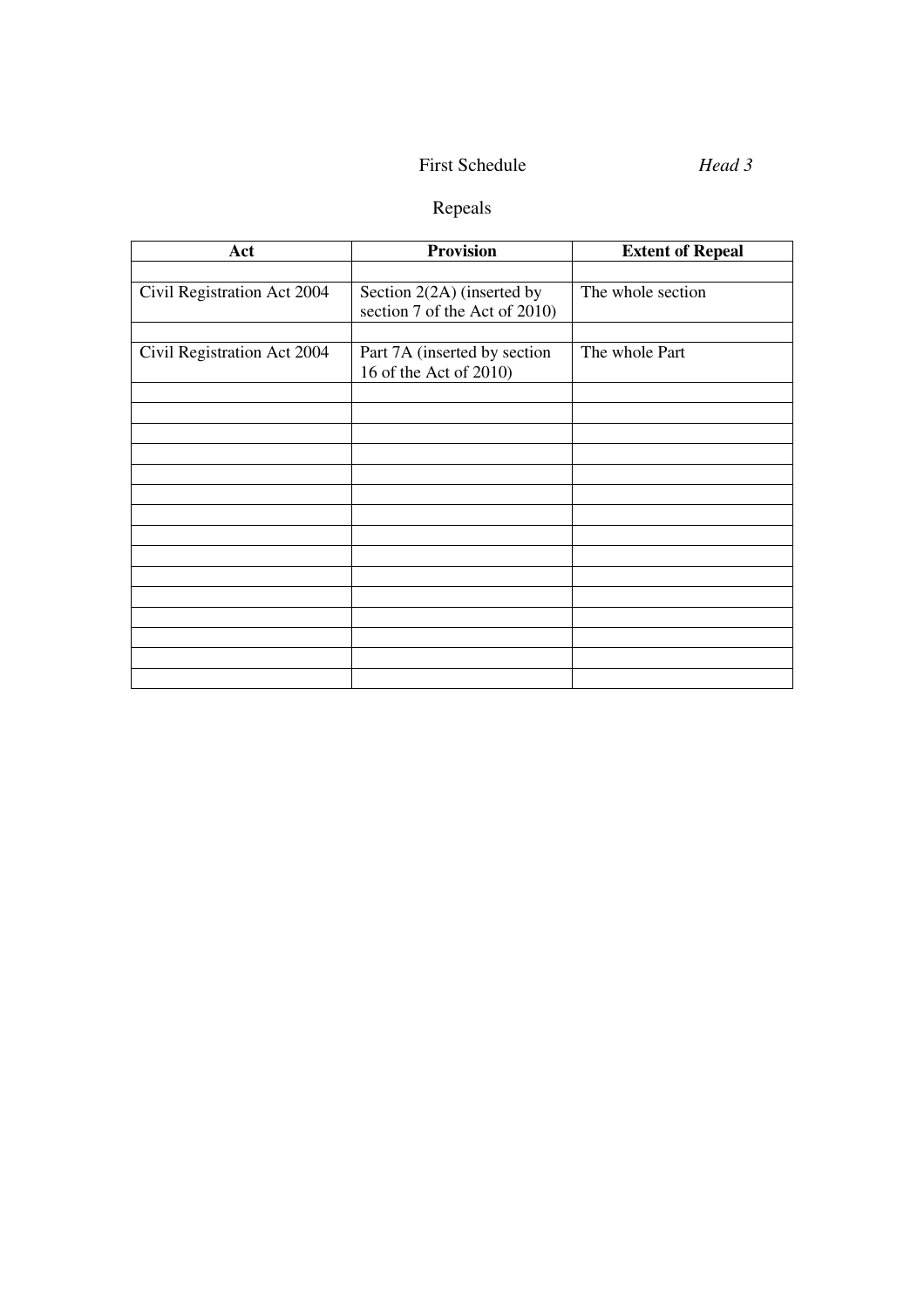# Second Schedule *Head 11*

# Consequential Amendments

| <b>Item</b> | Act                                | <b>Provision Affected</b> | <b>Amendment</b>                                                                                |
|-------------|------------------------------------|---------------------------|-------------------------------------------------------------------------------------------------|
|             |                                    |                           |                                                                                                 |
| 1.          | Army Pensions Act 1923             | Section 2                 | By the substitution of "spouse" for<br>"wife" in each place it occurs.                          |
|             |                                    |                           |                                                                                                 |
| 2.          | Army Pensions Act 1927             | Section 22                | By the substitution of "spouse" for<br>"wife" in each place it occurs.                          |
| 3.          |                                    | Section 23                | By the substitution of "spouse" for                                                             |
|             | Army Pensions Act 1927             |                           | "wife" in each place it occurs.                                                                 |
| 4.          | Army Pensions Act 1932             | Section 11                | By the substitution of "spouse" for                                                             |
|             |                                    |                           | "wife" in each place it occurs.                                                                 |
| 5.          | Mental Treatment Act 1945          | Section 77                |                                                                                                 |
|             |                                    |                           | In subsection $(2)$ , by the<br>substitution of "spouse" for<br>"husband".                      |
|             |                                    |                           |                                                                                                 |
| 6.          | Army Pensions Act 1946             | <b>First Schedule</b>     | By the substitution of "spouse" for<br>"wife" in each place it occurs.                          |
|             | Army Pensions Act 1949             | Section 4                 | In subsection $(1)(b)$ , by the                                                                 |
| 7.          |                                    |                           | substitution of "spouse" for<br>"wife".                                                         |
|             |                                    |                           |                                                                                                 |
| 8.          | Army Pensions Act 1949             | Section 5                 | In subsection $(2)(a)$ , by the<br>substitution of "spouse" for<br>"wife".                      |
|             |                                    |                           |                                                                                                 |
| 9.          | Army Pensions Act 1949             | Section 6                 | By the substitution of "spouse" for<br>"wife" in each place it occurs.                          |
| 10.         | Army Pensions Act 1949             | <b>First Schedule</b>     | By the substitution of "spouse" for                                                             |
|             |                                    |                           | "wife" in each place it occurs.                                                                 |
| 11.         | Army Pensions Act 1953             | Section 39                | In subsection $(4)$ , by the                                                                    |
|             |                                    |                           | substitution of "spouse" for<br>"wife".                                                         |
|             |                                    |                           |                                                                                                 |
| 12.         | Army Pensions Act 1953             | Section 40                | In subsection $(6)$ , by the<br>substitution of "spouse" for "wife"<br>in each place it occurs. |
|             |                                    |                           |                                                                                                 |
| 13.         | Defence Act 1954                   | Section 99                | In subsection $(1)$ by the<br>substitution of "spouse" for "wife"<br>in each place it occurs.   |
|             |                                    |                           |                                                                                                 |
| 14.         | Married Women's Status<br>Act 1957 | Section 2                 | In subsection $(2)$ , by the<br>substitution of "spouse" for<br>"husband".                      |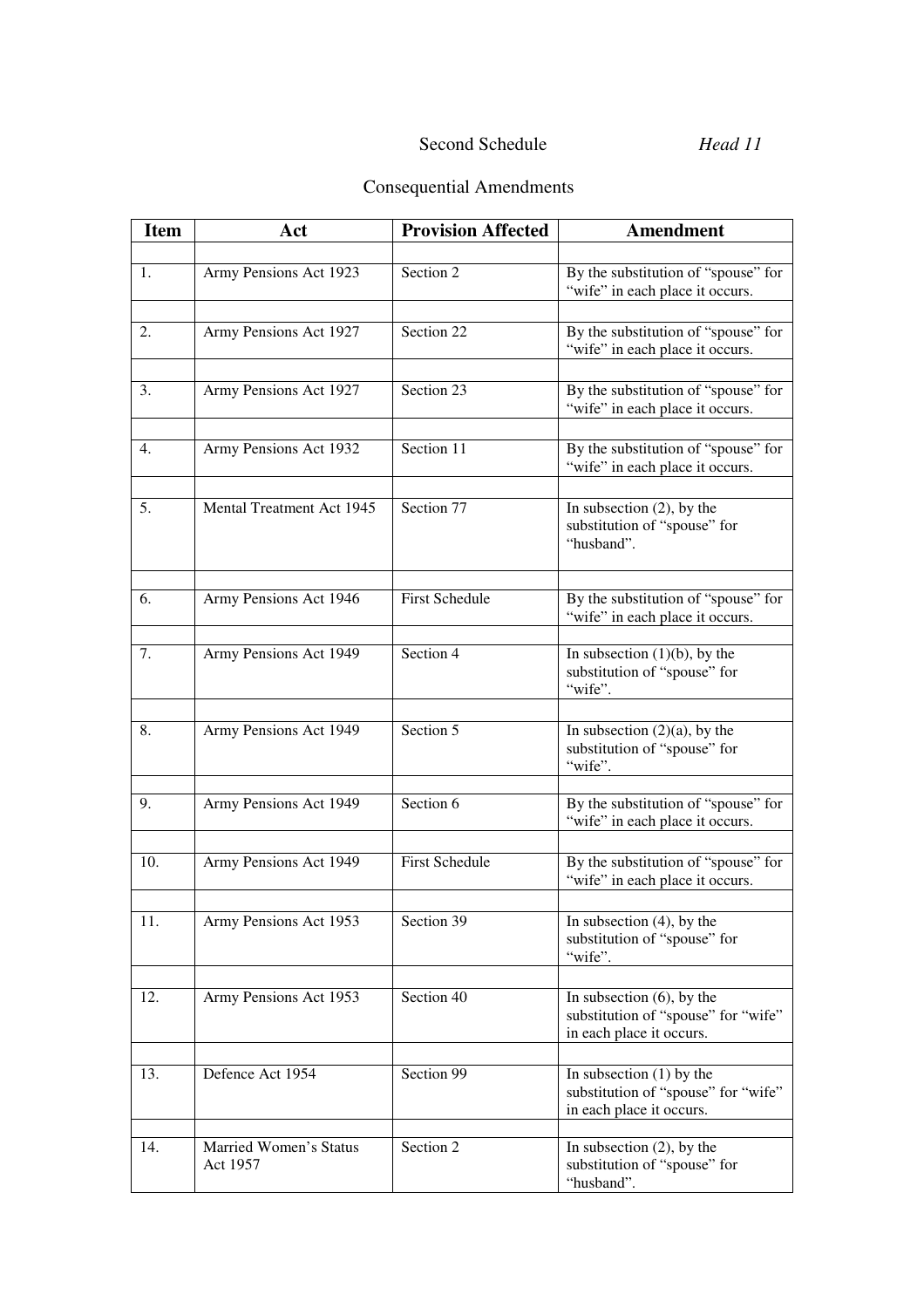| 15. | <b>Married Women's Status</b><br>Act 1957 | Section 4  | By the substitution of "Spouses"<br>for "A husband and wife".                                                                                                                                                                                                                                                                                                                                                                                                                             |
|-----|-------------------------------------------|------------|-------------------------------------------------------------------------------------------------------------------------------------------------------------------------------------------------------------------------------------------------------------------------------------------------------------------------------------------------------------------------------------------------------------------------------------------------------------------------------------------|
| 16. | Married Women's Status<br>Act 1957        | Section 9  | In subsection $(1)$ , by the<br>substitution of "spouse" for<br>"husband".<br>In subsection $(2)$ , by the                                                                                                                                                                                                                                                                                                                                                                                |
|     |                                           |            | substitution of "spouse" for "wife"<br>in each place it occurs.                                                                                                                                                                                                                                                                                                                                                                                                                           |
| 17. | <b>Married Women's Status</b><br>Act 1957 | Section 18 | By the substitution of the<br>following for Section 18:<br>"Nothing in this Act shall be<br>construed as validating, as against                                                                                                                                                                                                                                                                                                                                                           |
|     |                                           |            | creditors of a spouse, any gift, by<br>the spouse to the other spouse, of<br>any property which, after such<br>gift, continues to be in the order or<br>disposition or reputed ownership<br>of the first-mentioned spouse or<br>any deposit or other investment of<br>moneys of that spouse made by or<br>in the name of the other spouse in<br>fraud of the first-mentioned<br>spouse's creditors, and any such<br>moneys so deposited or invested<br>may be followed as if this Act had |
|     |                                           |            | not been passed."                                                                                                                                                                                                                                                                                                                                                                                                                                                                         |
| 18. | Army Pensions Act 1959                    | Section 4  | In subsection $(1)(d)$ , by the<br>substitution of "spouse" for<br>"wife".                                                                                                                                                                                                                                                                                                                                                                                                                |
| 19. | Army Pensions Act 1959                    | Section 12 | By the substitution of "spouse" for<br>"wife" in each place it occurs.                                                                                                                                                                                                                                                                                                                                                                                                                    |
| 20. | Army Pensions Act 1959                    | Section 13 | By the substitution of "spouse" for<br>"wife" in each place it occurs.                                                                                                                                                                                                                                                                                                                                                                                                                    |
| 21. | Army Pensions Act 1960                    | Section 29 | In subsection $(3)$ , by the<br>substitution of "spouse" for<br>"wife".                                                                                                                                                                                                                                                                                                                                                                                                                   |
| 22. | Army Pensions Act 1962                    | Section 7  | In subsection $(4)$ , by the<br>substitution of "spouse" for "wife"<br>in each place it occurs.                                                                                                                                                                                                                                                                                                                                                                                           |
| 23. | Army Pensions Act 1968                    | Section 8  | By the substitution of "spouse" for<br>"wife" in each place it occurs.                                                                                                                                                                                                                                                                                                                                                                                                                    |
| 24. | Army Pensions Act 1971                    | Section 1  | By the substitution of "spouse" for<br>"husband" in each place it occurs.                                                                                                                                                                                                                                                                                                                                                                                                                 |
| 25. | Defence (Amendment)(No.<br>2) Act 1979    | Section 5  | By the repeal of section 5.                                                                                                                                                                                                                                                                                                                                                                                                                                                               |
|     |                                           |            |                                                                                                                                                                                                                                                                                                                                                                                                                                                                                           |